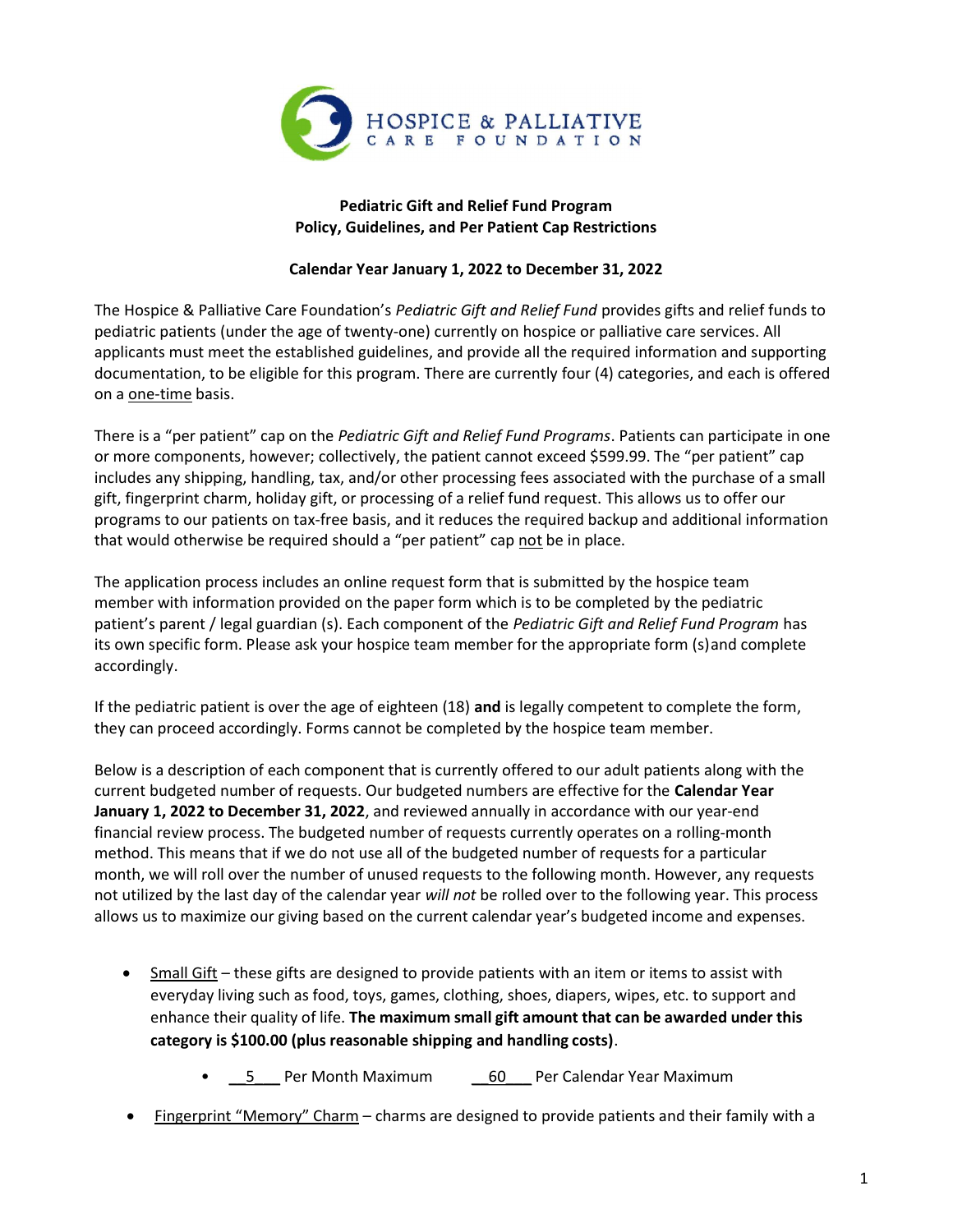memory that will last for years to come. Charms are created using a kit provided by Regali, LLC using the patient's thumb print. The maximum memory charm gift amount that can be awarded under this category is \$52.50. Note: in lieu of the small gift, a second charm can be obtained with a maximum gift of \$52.50 for a total awarded gift amount of \$97.00.

- 5 Per Month Maximum 60 Per Calendar Year Maximum
- Holiday Gift Program these small gifts are only provided from October 15<sup>th</sup> through December 15<sup>th</sup> of the calendar year. The gifts are designed to provide patients with a toy, game, or other "wish list" item they would like for the holidays. The maximum holiday gift program amount that can be awarded under this category is \$100.00 (plus reasonable shipping and handling costs). Note: the current "holiday period maximum" has not yet been approved, figures below are based on the previous year's awards. We will be finalizing the program parameters mid to late second quarter of 2022.
	- 20 Per Month Maximum \_\_60 Per Holiday Period Maximum
- Live Photography Program photography sessions are designed to provide patients and their family with keepsake photographs that will last a lifetime. Photography sessions will be provided by a photographer of the family's choosing, and vetted by the organization. The family will receive fifteen (15) to twenty (20) professionally edited photographs of the patient on a jump drive. The maximum voucher amount that can be paid to a vetted photographer under this category is \$200.00.
	- 2 Per Month Maximum 24 Per Calendar Year Maximum
- Technology for Hope Program devices are provided to patients on a permanent basis who can benefit from their use for therapeutic purposes and/or telemedical services with the patient's care team. Applications and accessories, such as screen protectors and cases, can be requested as part of this award. The maximum technology costs that can be awarded under this program is \$350.00 (this includes shipping, handling, taxes, gift cards for device applications, and accessories). Note: this program incorporates a sub program that allows one (1) application per month for a patient that already has a device, but is in need of specific applications for pain management or telemedical communication. The cap listed below includes this sub program limit of one (1) application per month.
	- 3 Per Month Maximum \_\_\_ 36 Per Calendar Year Maximum
- Relief Fund this fund is designed to help the parent (s) or legal guardian (s) caring for pediatric patients with their rent, mortgage, electric utility, gas utility, water utility, and/or sewer utility expenses. A relief fund can also be used to (a) obtain certain equipment needed for everyday living or (a) help a deceased pediatric patient's family with funeral costs. Note: our relief funds cannot be used for cable service, internet service, mobile phone service, or landline phone service. The maximum relief fund that can be awarded under this category is \$500.00. Relief funds are paid directly to the patient's service provider. Relief funds cannot be sent directly to the patient's parent (s) or legal guardian (s).
	- 2 Per Month Maximum\* \_\_\_\_\_ \_\_\_ Per Calendar Year Maximum\*